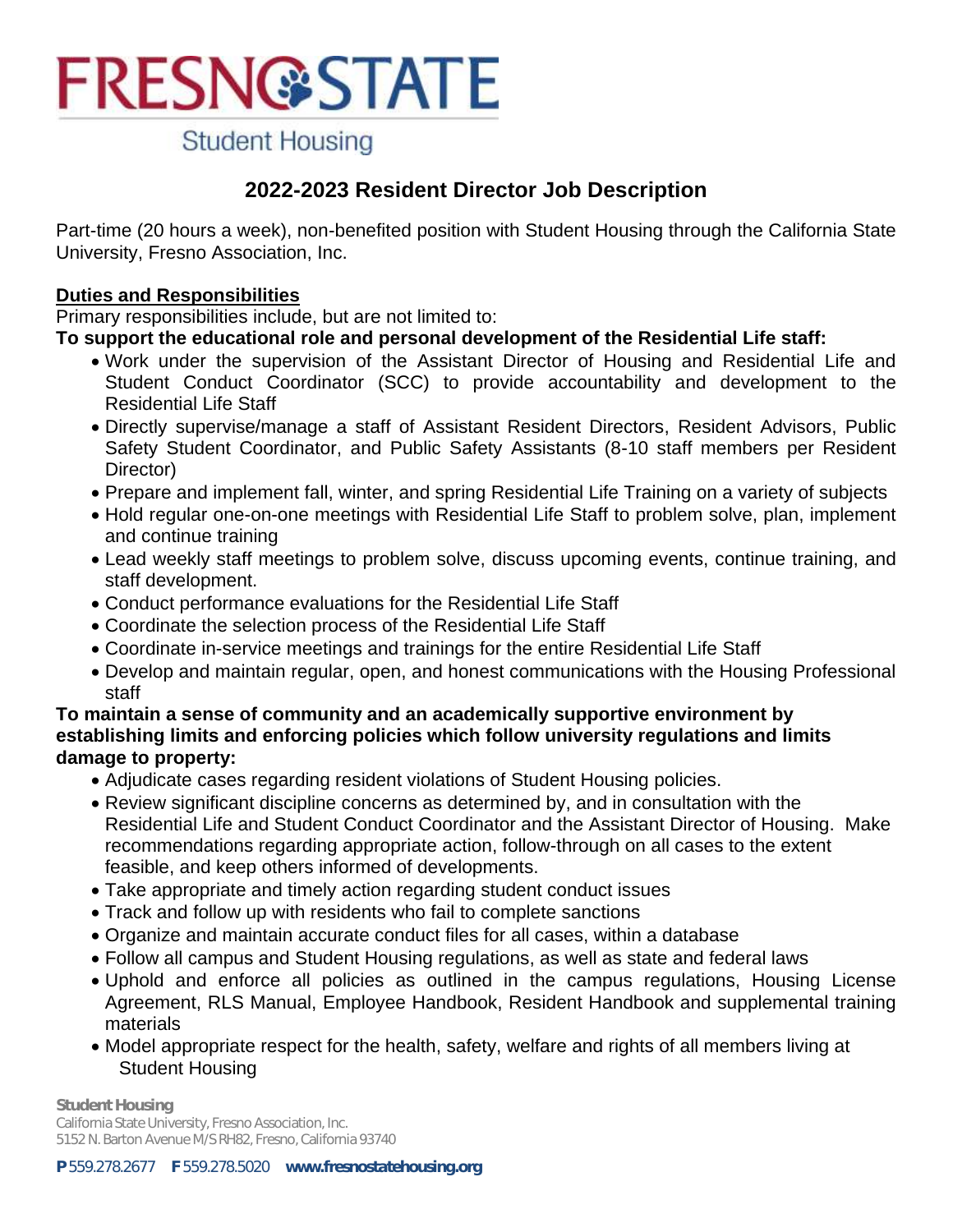### **Student Housing**

- Maintain a living environment in which residents respect the rights of all community members
- Demonstrate a concern for all university property including buildings, furnishings and the surrounding physical area
- Communicate all maintenance and housekeeping concerns to the Facilities Coordinator in a timely fashion and follow through to assure that resident needs are addressed
- When damage or loss to property occurs, help identify the offending student or group responsible, submit charges when appropriate
- Assist in any emergency situation within Student Housing or the campus community

**To promote an atmosphere that is conducive to creating an appreciation, understanding, and acceptance of individual differences and lifestyles regardless of physical abilities, race, ethnicity, sexual orientation, religion, age, gender or political affiliation:**

- Hold staff accountable for providing programs that appeal to the diverse needs and interests of the population
- Address behaviors that detract from the development of a positive multicultural environment
- Serve as a positive role model of inclusiveness and acceptance, and celebrate diversity with members in the community

#### **To provide student leadership and training opportunities:**

- Assist in the recruitment and identification of Residence Hall Association (RHA) members
- Attend community-wide events sponsored by RHA
- Connect residents to campus clubs and organizations
- Assist in the recruitment of students for various on-campus leadership opportunities

#### **To provide a sense of belonging in Student Housing and the University through educational/social programming that both challenge and support our resident's personal growth:**

- Assist staff and residents in creation a positive living-learning environment.
- Assist Resident Advisor staff in assessing the needs of the residents to determine what types of programming need to occur on a month-to-month basis
- Address the academic needs of your living community on a regular basis
- Work effectively with on and off-campus groups and provide updates to staff
- Participate with residents and staff in social and educational activities, whenever possible
- Assist in the implementation of Student Housing wide programs as well as other annual community events
- Assist in University Preview Day, and other outreach events throughout the year

#### **Provide personal support for the individual student:**

- Make an effort to know and establish rapport with residents in your assigned area
- Serve as a resource about the university, its programs and services
- Intervene and assist in the resolution of interpersonal and inter-group conflicts
- Identify and work with students having social, academic or health problems and make appropriate referrals
- During Spring semester, meet with individual residents who fall below a certain GPA
- Be regularly available and visible to residents and staff (including evenings and weekends.)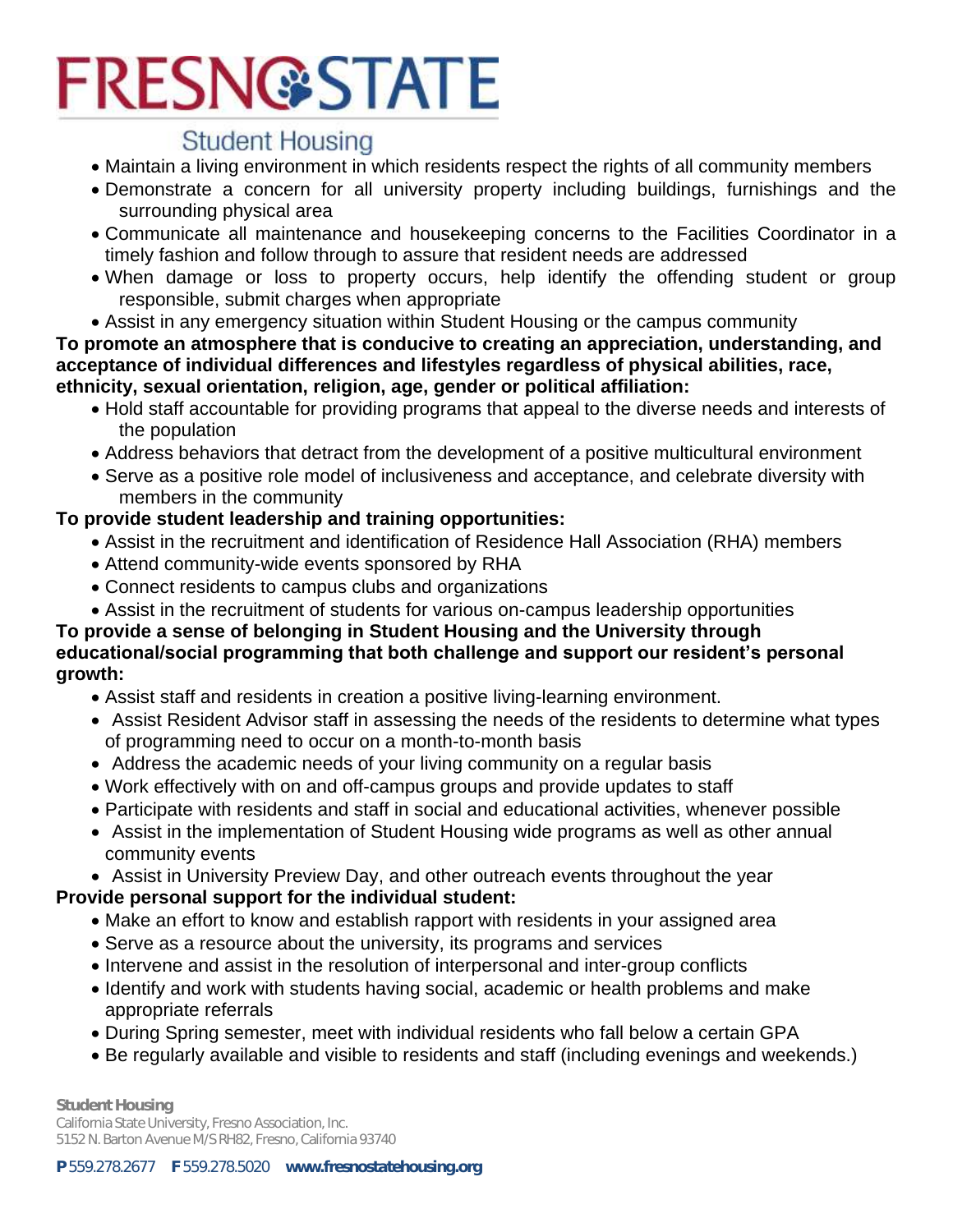

### **Student Housing**

 Preserve the confidentiality of personal communications while reporting significant issues to supervisor as instructed

#### **Duty**

- In conjunction with the other Resident Directors, provide 24 hour duty coverage
- Be available by phone to respond to calls by the Residence Life Staff whether on call or not
- Respond to incidents in the residence halls that require professional intervention
- Notify proper authorities, i.e. Campus Police and supervisor on call

#### **Office Hours**

- Provide 15 20 office hours a week in a shared office with other Resident Directors to do general administrative tasks
- Post office hours and maintain an accurate on-line calendar

#### **Administrative Tasks**

- Meet weekly with the Residential Life Leadership team
- Meet weekly with Assistant Director of Housing and the Residential Life and Student Conduct Coordinator (two separate meetings)
- Meet with Assistant Resident Director, coordinate scheduling of staff for the hall/living area to which assigned
- Conduct Health and Safety Inspections/Fire Drills at least once a semester
- Assume other responsibilities as assigned by the Assistant Director of Housing, Residential Life and Student Conduct Coordinator, or Housing Office

#### **Time Commitments:**

- Commit to the RD position for at least one full year, starting approximately June 1, 2022, until June 30, 2023
- Attend Spring Training session tentatively scheduled on Thursday, May 12, 2022 at 10:00am (Dead Days)
- Assist with the opening and closing of Student Housing each semester
- Maintain each Wednesday from 4-6:00pm for RLS In-Service times
- Provide duty coverage for extended holiday or break periods (Thanksgiving, Winter or Spring break, etc.) as assigned
- Assist with Summer Conference program (e.g. check in's, check outs, duty, etc.)

#### **Time Off:**

- Resident Directors are permitted four (4) weekends per semester off campus (pending supervisor approval)
- Restrictions will be made for special weekends (i.e. Opening and Closing weekends, Staff training, University Preview Day, RLS group process and other weekends deemed necessary)
- Resident Directors are also permitted one personal day each month to take off during the week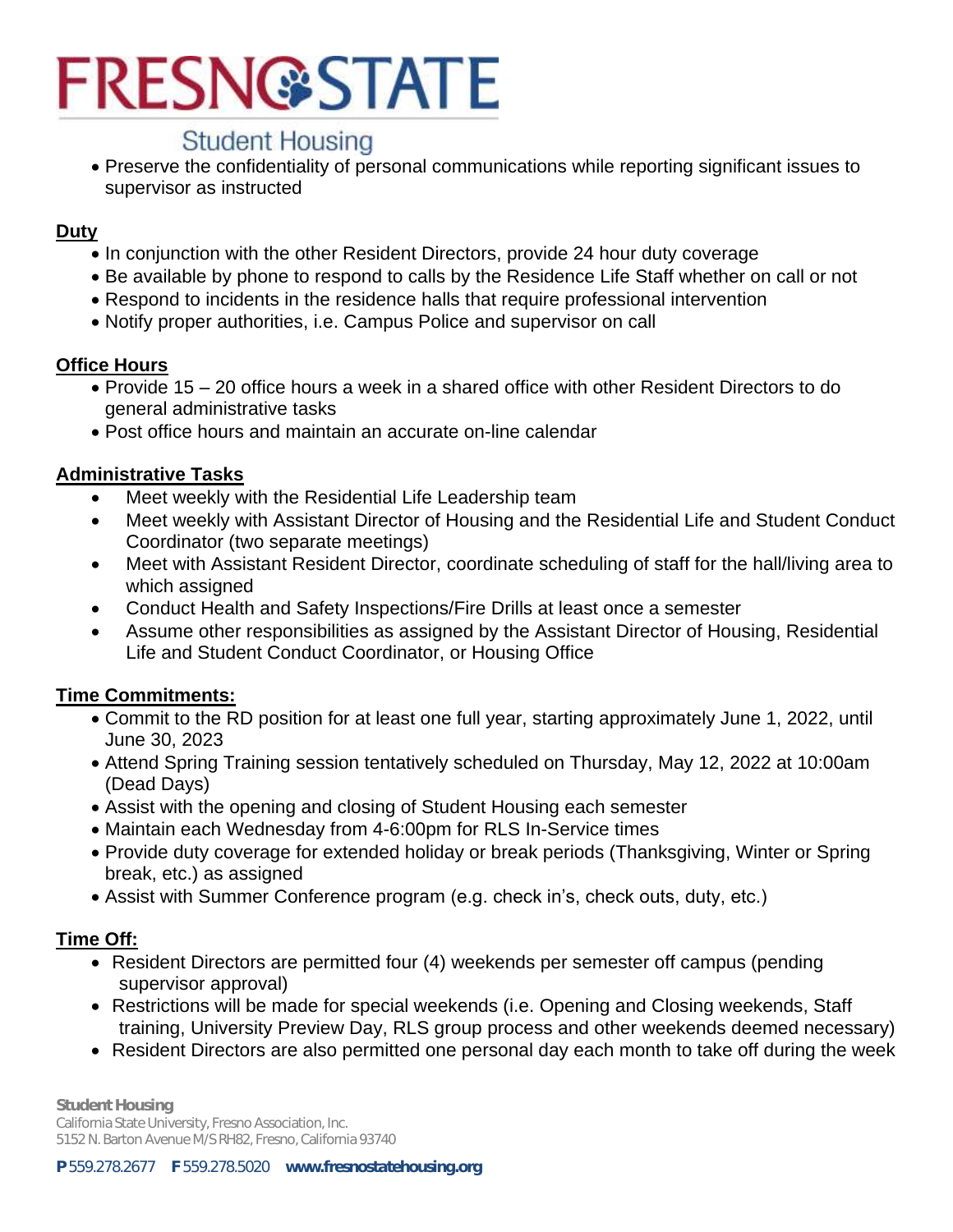## **Student Housing**

#### **Requirements**

*To perform this job successfully, an individual must be able to perform each essential duty satisfactorily. The requirements listed below are representative of the minimum knowledge, skill, and/or ability required.*

- Bachelor's Degree from a four (4) year University
- Enrolled for Fall 2022 in a master's degree, credential or equivalent program at Fresno State
- The ability to communicate in English fluently
- Basic mathematical skills
- Ability to multi-task
- The ability to make sound judgments, follow set procedures and policies in place
- Ability to evaluate policies, procedures, and undergraduate employee job performance
- Ability to lead/be a role model and supervise students in a residence hall environment
- The ability to climb three flights of steps with no elevator access. Be able to lift 10 lbs.
- Applicants must pass a background check and Livescan clearance (may be subject to random drug tests during your employment)

#### **Compensation:**

- Up to 6 units of In-State Graduate Study paid per semester (Please note that this income will be reported to the IRS for tax purposes)
- Room and Board (Furnished one-bedroom apartment with kitchenette and platinum (unlimited) meal plan)
- \$1100 monthly stipend
- Student Parking Pass for the duration of your employment (including summer session)

#### **Filing Deadline: March 6, 2022**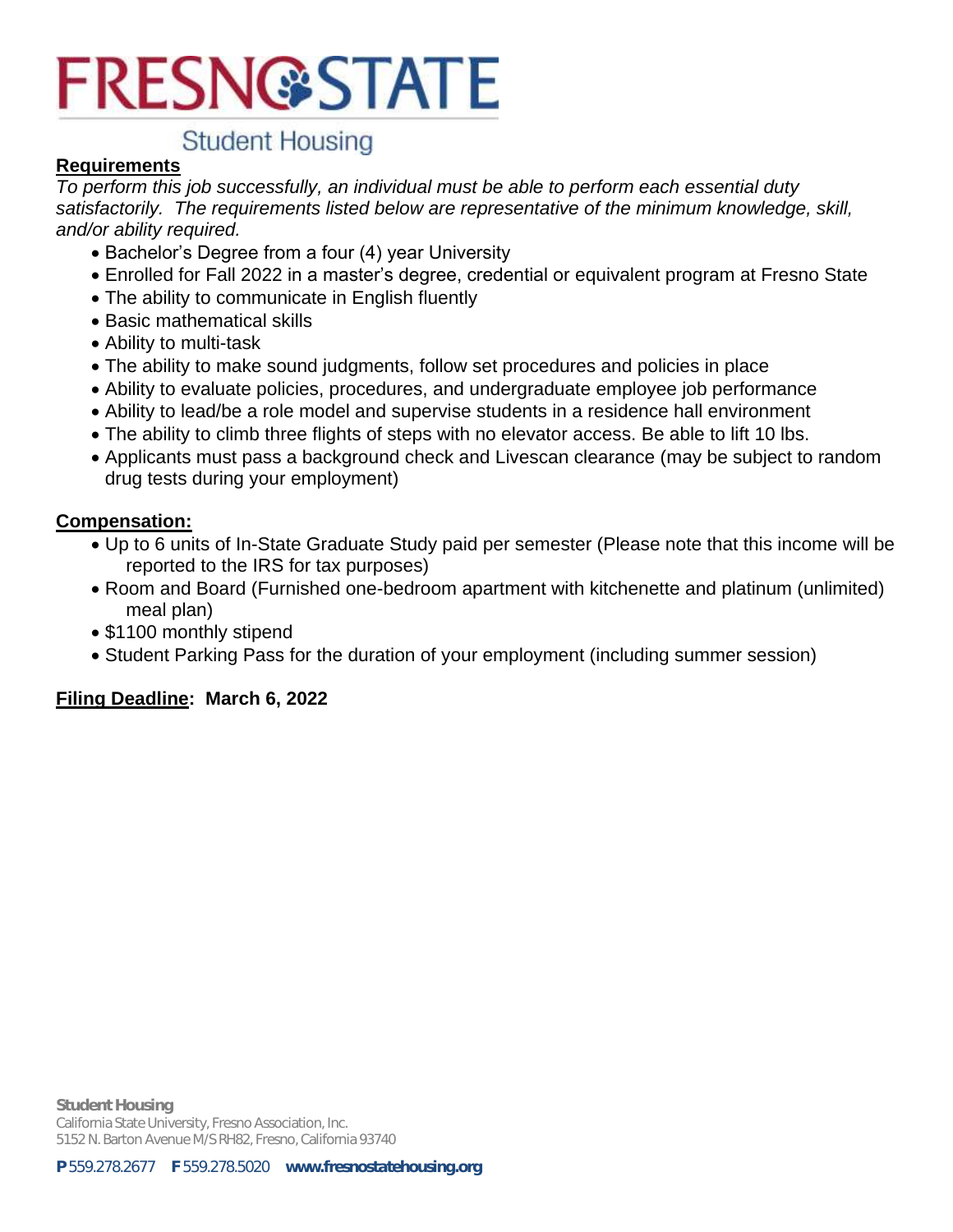

**Student Housing** 

#### **2022-2023 Resident Director Application**

| Please type or print neatly:               |                                                                                    |                                  |               |  |  |  |  |
|--------------------------------------------|------------------------------------------------------------------------------------|----------------------------------|---------------|--|--|--|--|
| Name:                                      |                                                                                    |                                  |               |  |  |  |  |
| (Last)                                     | (First)                                                                            | (Middle)                         |               |  |  |  |  |
| <b>Student ID Number:</b>                  |                                                                                    | Email:                           |               |  |  |  |  |
| <b>Current Address:</b>                    |                                                                                    |                                  |               |  |  |  |  |
|                                            | (Street or PO Box)                                                                 |                                  | (Apartment #) |  |  |  |  |
| (City)                                     |                                                                                    | (State)                          | (Zip Code)    |  |  |  |  |
| Telephone:                                 |                                                                                    | <b>Cell Phone:</b><br>$\sqrt{ }$ |               |  |  |  |  |
| <b>Permanent Address:</b>                  |                                                                                    |                                  |               |  |  |  |  |
|                                            | (Street or PO Box)                                                                 |                                  | (Apartment #) |  |  |  |  |
|                                            | (City)                                                                             | (State)                          | (Zip Code)    |  |  |  |  |
| <b>Total Number of Completed</b><br>Units: |                                                                                    | <b>Class Standing:</b>           |               |  |  |  |  |
| <b>Fall 2021 Semester GPA:</b>             | <b>Cumulative</b><br>GPA:                                                          | Major:                           |               |  |  |  |  |
|                                            | Candidates who do not meet the 3.0 GPA requirement may not be granted an interview |                                  |               |  |  |  |  |

Are you able to perform the essential functions of the job, either with or without reasonable accommodation?

If not, describe the functions that cannot be performed

*Student Housing does not discriminate on the basis of race, religion, sex, age, physical challenge, marital status, sexual orientation or national origin in admissions, scholarship and other institutional programs and activities. We also comply with the ADA and consider reasonable accommodation measures that may be necessary for eligible applicants/employees to perform essential functions.*